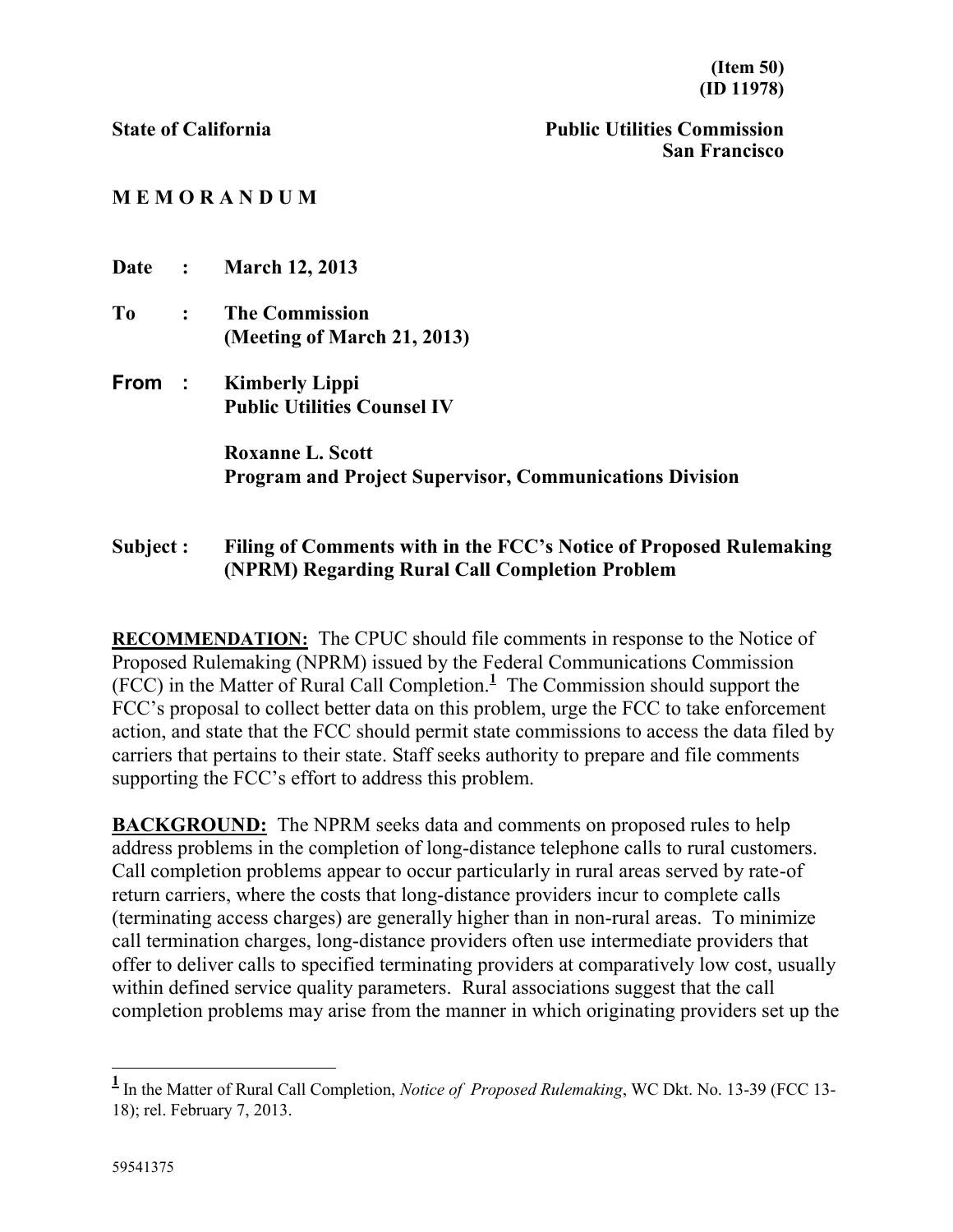signaling and routing of their calls, and that many of these call routing and termination problems can be attributed to intermediate providers.

The problems manifest themselves in lengthy periods of dead air on the calling party's end after dialing a number, audible ringing tones on the calling party's end when the called party's telephone never rings at all, false busy signals, inaccurate intercept messages, and the inability of one or both parties to hear the other when the call does go through. These problems cause rural businesses to lose customers, cut families off from their relatives in rural areas, and create potential for dangerous delays in public safety communications in rural areas.

Although the FCC has made it clear that carriers are prohibited from blocking, choking, reducing, or restricting telephone traffic, the problem has not gone away.

In this proceeding, the FCC is considering measures to improve its ability to monitor the delivery of long-distance calls to rural areas and aid enforcement action in connection with providers' call-completion practices. Specifically, the FCC seeks comment on reporting and data retention requirements, and on how to minimize the burden of compliance with the proposed rules.

## **DISCUSSION:**

Rural customers in California have been experiencing call completion problems. In late 2012 through early February 2013, the Communications Division collected, via a data request to our rural incumbent local exchange carriers, information regarding the frequency of intrastate call completion failures. Ten of the 14 carriers reported a combined 213 non-terminated calls over a period of several weeks, 64 of which were reported as *inter*state calls, and 149 reported as *intra*state calls. This data indicate that approximately 30% of the non-terminated calls originated from out-of-state numbers. Although the problem may not be as acute in California as in some of the other states with higher access charges, it is clear that the problem does indeed exist in California.

Therefore staff recommends that the CPUC submit comments as follows:

1) The CPUC should support the FCC's proposal to require facilities-based originating long-distance voice service providers to collect and report to the FCC detailed data on call answer rates. As proposed by the FCC, "originating longdistance voice service providers" would include local exchange carriers, interexchange carriers, commercial mobile radio service (CMRS) providers, and interconnected VoIP service providers.